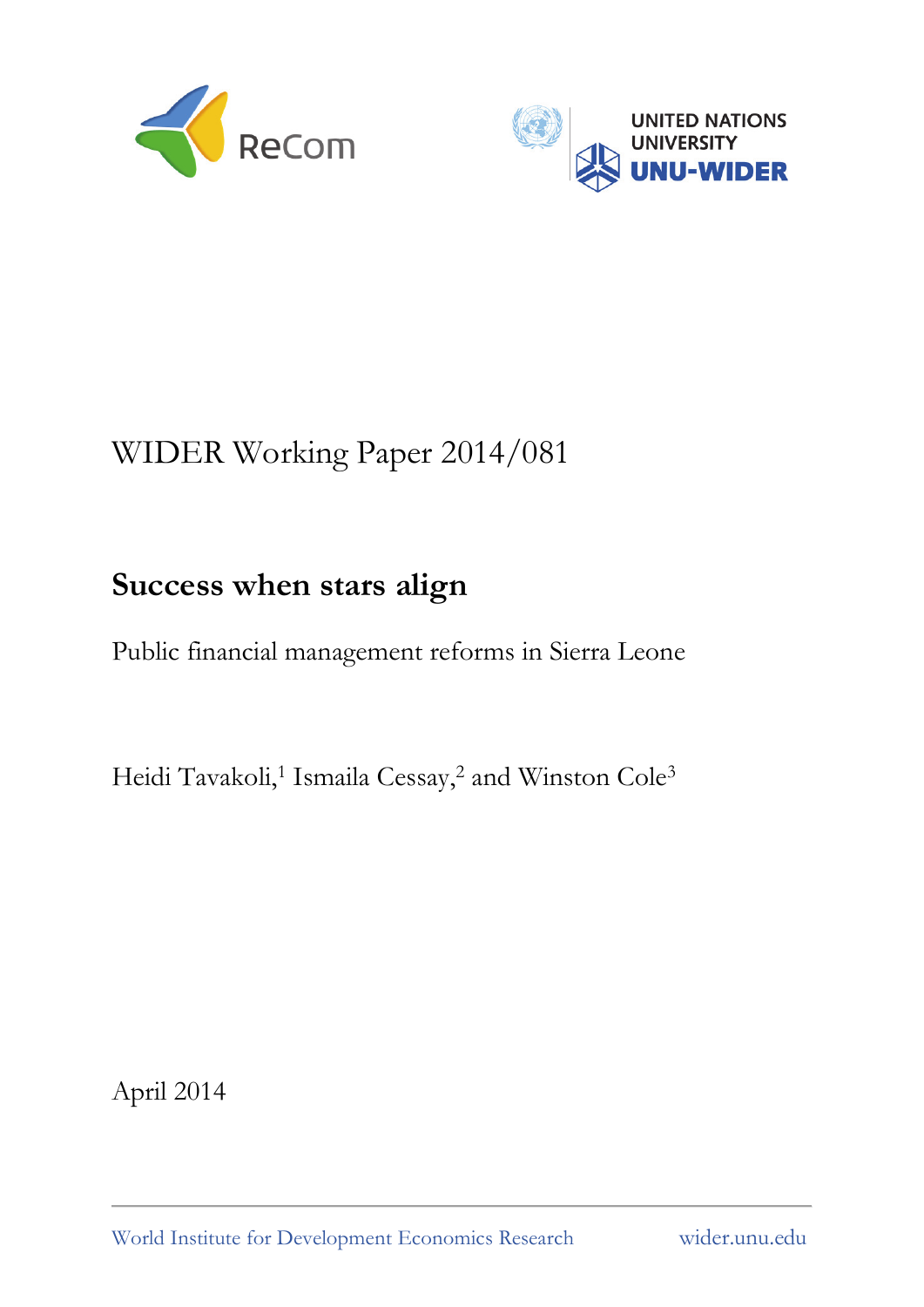**Abstract:** Since the end of the civil war, the Government of Sierra Leone has made substantial progress in strengthening public financial management. Improvements have been achieved across all aspects of the budget cycle and are particularly notable with regard to budget execution functions. The main factors that appear to have contributed to these improvements include a strong starting position at the beginning of the ceasefire; political appetite for public financial management reforms; a cadre of motivated and professional local technical advisors; and considerable international support co-ordinated through budget support operations.

**Keywords:** financial reforms, Sierra Leone, post-conflict, human development **JEL classification:** E6

| AfDB          | African Development Bank                               |
|---------------|--------------------------------------------------------|
| AAP           | Assessment and Action Plan                             |
| ASSL          | Audit Service of Sierra Leone                          |
| CAP           | Common Action Plan                                     |
| <b>CFAA</b>   | Country Financial Accountability Assessment            |
| CPIA          | Country Policy and Institutional Assessment            |
| EС            | European Commission                                    |
| DFID          | Department for International Development               |
| FCAS          | Fragile and Conflict-affected states                   |
| <b>GDP</b>    | <b>Gross Domestic Product</b>                          |
| GoSL          | Government of Sierra Leone                             |
| HDI.          | Human Development Index                                |
| <b>HIPC</b>   | Heavily Indebted Poor Countries                        |
| <b>IFMIS</b>  | Integrated Financial Management Information System     |
| IMF           | International Monetary Fund                            |
| <b>IPFMRP</b> | Integrated Public Financial Management Reform Project  |
| <b>IRCBP</b>  | Institutional Reform and Capacity Building Project     |
| LTA.          | Local Technical Advisor                                |
| MoFED         | Ministry of Finance and Economic Development           |
| <b>MTEF</b>   | Medium Term Expenditure Framework                      |
| NAP           | National Action Plan                                   |
| <b>OECD</b>   | Organisation for Economic Co-operation and Development |
| <b>PFM</b>    | Public Financial Management                            |
| PFMRU         | Public Financial Management Reform Unit                |
| <b>PEFA</b>   | Public Expenditure and Financial Accountability        |
| SSA           | Sub-Saharan Africa                                     |
| UK.           | United Kingdom                                         |
| <b>UNDP</b>   | United Nations Development Programme                   |

1Overseas Development Institute, UK and the Bill & Melinda Gates Foundation. Corresponding author: heidi.tavakoli@gatesfoundation.org; 2World Bank, USA, iceesay@worldbank.org; 3World Bank, USA, wcole@worldbank.org

This study has been prepared within the UNU-WIDER project 'ReCom–Foreign Aid: Research and Communication', directed by Tony Addison and Finn Tarp.

Copyright © UNU-WIDER 2014

ISSN 1798-7237 ISBN 978-92-9230-802-5

Typescript prepared by Janis Vehmaan-Kreula at UNU-WIDER.

UNU-WIDER gratefully acknowledges specific programme contributions from the governments of Denmark (Ministry of Foreign Affairs, Danida) and Sweden (Swedish International Development Cooperation Agency—Sida) for ReCom. UNU-WIDER also gratefully acknowledges core financial support to its work programme from the governments of Denmark, Finland, Sweden and the United Kingdom.

The World Institute for Development Economics Research (WIDER) was established by the United Nations University (UNU) as its first research and training centre and started work in Helsinki, Finland in 1985. The Institute undertakes applied research and policy analysis on structural changes affecting the developing and transitional economies, provides a forum for the advocacy of policies leading to robust, equitable and environmentally sustainable growth, and promotes capacity strengthening and training in the field of economic and social policy-making. Work is carried out by staff researchers and visiting scholars in Helsinki and through networks of collaborating scholars and institutions around the world.

UNU-WIDER, Katajanokanlaituri 6 B, 00160 Helsinki, Finland, wider.unu.edu

The views expressed in this publication are those of the author(s). Publication does not imply endorsement by the Institute or the United Nations University, nor by the programme/project sponsors, of any of the views expressed.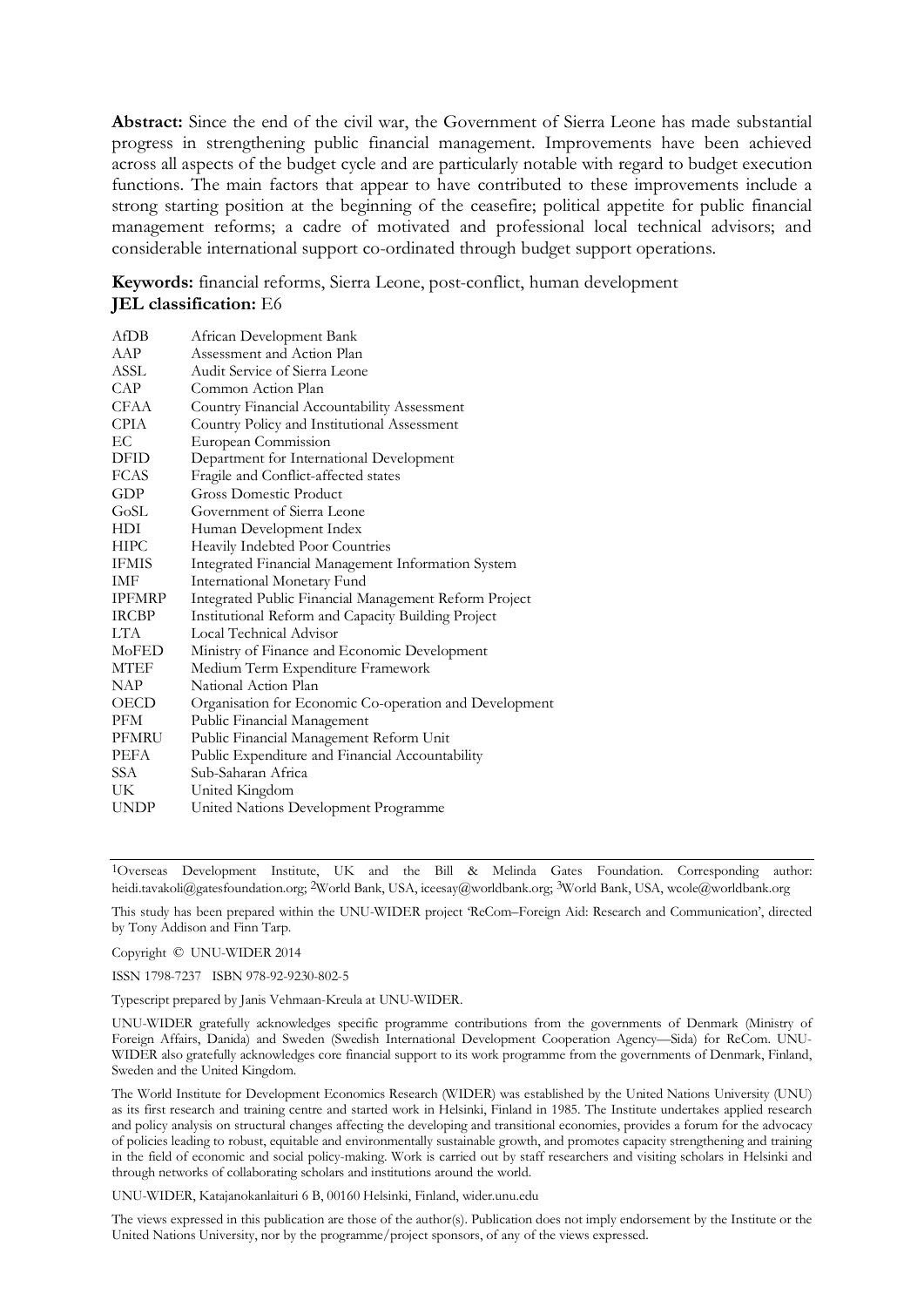#### **1 Introduction**

Since the end of the civil war, the Government of Sierra Leone (GoSL) has made substantial progress in improving its public financial management (PFM) system (World Bank 2012). By 2007, it had achieved public expenditure and financial accountability (PEFA) assessment scores equivalent to those attained by other countries in the region, despite its more fragile context (GoSL 2007; World Bank 2009). Key achievements primarily relate to budget execution functions, including accounting, reporting, and establishing the internal audit function. Budget formulation has received a similar level of attention but results have been less successful, while improvements in external audit and parliamentary scrutiny have transpired more recently.

A number of factors appear to have contributed to the successful improvement of PFM performance in Sierra Leone. This report suggests that strong ownership and commitment to reforms by the Ministry of Finance and Economic Development (MoFED) matched by human capacity to deliver on reform agendas were key drivers of success. This conducive local environment for progress was further catalysed by considerable international support; with budget support operations creating strong incentives for performance. In some areas the concentration and timing of reforms were also important, yet substantial attention given to certain PFM functions has delivered limited returns. Overall strong local capacity and commitment, aligned with considerable external support, delivered a PFM system that compared favourably to many SSA countries relatively soon after the ceasefire.

The study draws heavily on the authors' previous research on this topic, while also adding new perspectives on the challenges and opportunities related to PFM performance.

#### **2 Country context**

The devastating consequences of a series of military coups and a protracted civil war between 1991 and 2002 are still visible in Sierra Leone. During the last ten years of the conflict, killings, looting and the destruction of property were widespread, resulting in the displacement of a third of the population. The impact of such devastation is most acutely illustrated in Sierra Leone's position on the Human Development Index (HDI), where it is currently ranked 177th out of 186 participating countries.

Yet such stark performance does not capture the considerable progress in macro-economic and social development achieved since the end of the civil war. Over the last decade Sierra Leone exceeded growth rates for most other Sub-Saharan African and low human development countries; recording an average of 7 per cent GDP growth between 2003 and 2012, with real growth rates not far behind (WDI, IMF). This was achieved despite periods of stubbornly high inflation, the disruptive effects of the global economic crisis and the suspension of budget support in 2007. Such growth was largely driven by strong performance in agriculture, mining, manufacturing and construction sectors and the initialization of iron ore exports looks set to foster continued high growth rates. Economic improvements have been matched by improvements in most social development indicators. Despite Sierra Leone's poor positioning on the HDI, since 2000 HDI growth rates have exceeded those for most low human development countries and marked improvements in areas such as gender equity in primary education have been achieved. This has been facilitated by a rise in social sector spending reversing a trend which saw the proportion spent on health, social security and welfare fall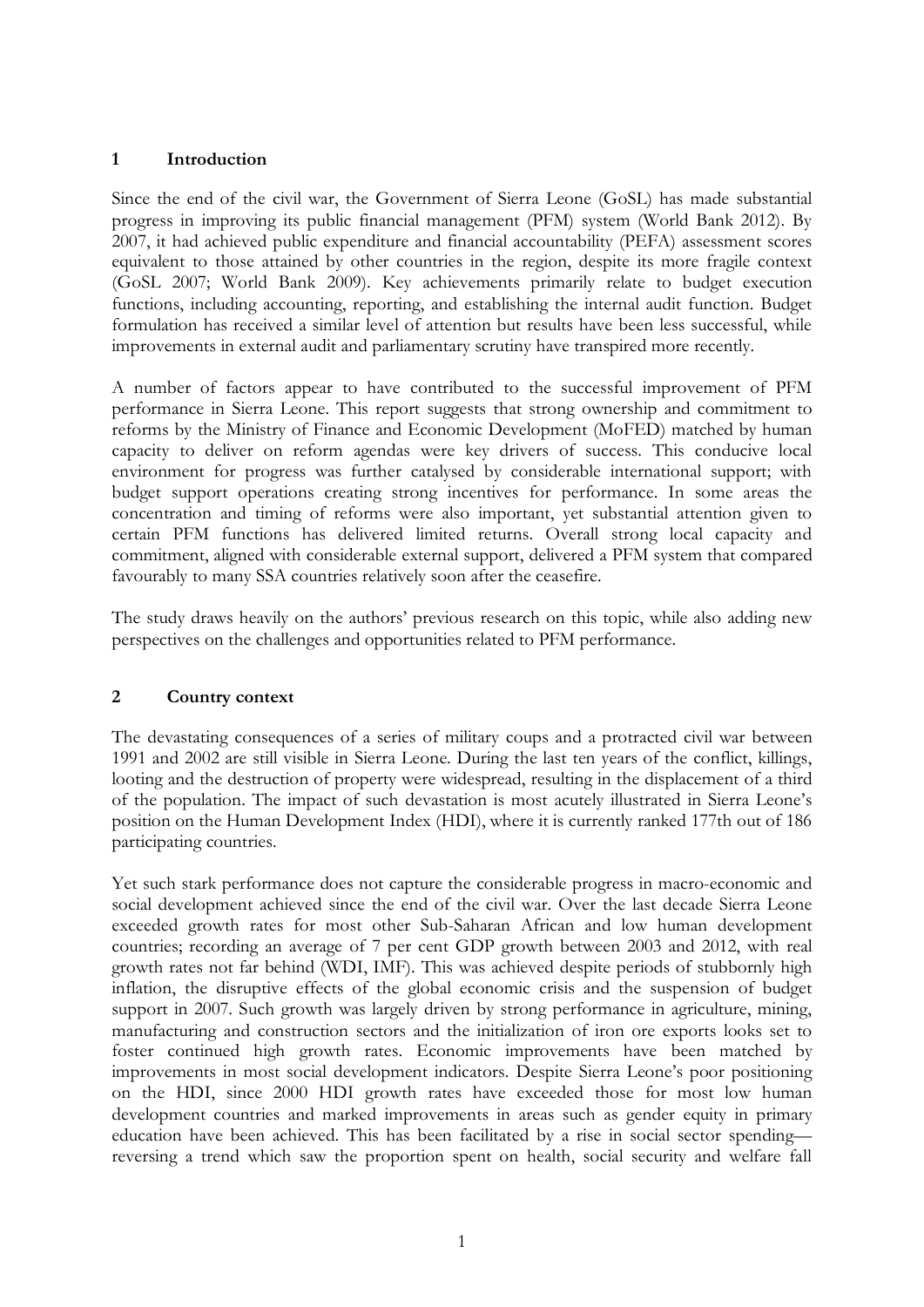between 2003 and 2007—and the implementation of activities outlined in the government's national development plan: 'Agenda for Change 2008-2012'.

It is not uncommon to experience similar positive development trajectories in post-conflict environments. Yet, in the case of Sierra Leone, this performance—coupled with the successful introduction of other reforms to strengthen democratic governance and public service delivery fostered the conditions for transition from fragile and conflict–affected state (FCAS) status less than ten years after the ceasefire.1

#### **3 The public financial management approach**

<u>.</u>

PFM concerns the institutional arrangements that affect the design and implementation of the government's fiscal plans and its overall fiscal performance. Institutional arrangements refer to the agencies, laws, systems and procedures, and capabilities that influence the effectiveness of fiscal performance. Even though PFM traditionally covers ways in which public finances are generated, allocated, spent and accounted for, this paper focuses on issues and processes related to the expenditure side only. In Sierra Leone, the primarily institutions of concern are the MoFED, the Independent Auditor General, the National Public Procurement Authority and Parliament (including the Public Accounts Committee) (GoSL 2010b).

There have been four main PFM reform action plans since the end of the civil war. The first, following the ceasefire, was primarily based on the recommendations of the World Bank funded Country Financial Accountability Assessment (CFAA) undertaken in March 2002. Steps to implement the recommendations were undoubtedly followed by GoSL and the World Bank, DFID, AfDB and EU, but the extent to which this became the central and exclusive reform agenda in MoFED is unclear.

The second, or Common Action Plan, was developed at the end of 2004. It was initially referred to as the Common Action Plan because it was a 'common' plan whereby donors could collectively align their support. The aim was to amalgamate all the donor supported PFM initiatives into one comprehensive strategy document in an attempt to harmonize support and reduce the growing level of transaction costs the government faced.2

The Common Action Plan eventually transformed into the National Action Plan, incorporating further PFM targets and plans.3 The National Action Plan became the main government—donor monitoring tool and the Secretariat for the Oversight Committee was moved to the Public Financial Management Reform Unit (GoSL 2007).

In 2008, the Integrated Public Financial Management Reform project was developed. The programme set out reforms according to specific platform stages and focused on both supplyand demand-side elements of reform, including non-state actor engagement. Similar to previous

<sup>1</sup> Sierra Leone has recorded an overall CPIA score not lower than 3.2 (the World Bank FCAS benchmark) for the last three years.

<sup>2</sup> This included recommendations and targets from the Heavily Indebted Poor Countries (HIPC) Assessment and Action Plan (AAP) 2004, the European Commission (EC) audit; remaining actions from the CFAA; and the monitoring frameworks for the World Bank's Economic Rehabilitation and Recovery Grant and the IMF's Poverty and Growth Facility. To strengthen co-ordination further, an oversight committee was developed to monitor the implementation of the plan.

<sup>3</sup> This included recommendations and targets from GoSL (2007) the PRSP and Multi-Donor Budget Support Operation's Performance Assessment Framework, the Institutional Reform and Capacity Building Project and the Improved Governance and Accountability Pact.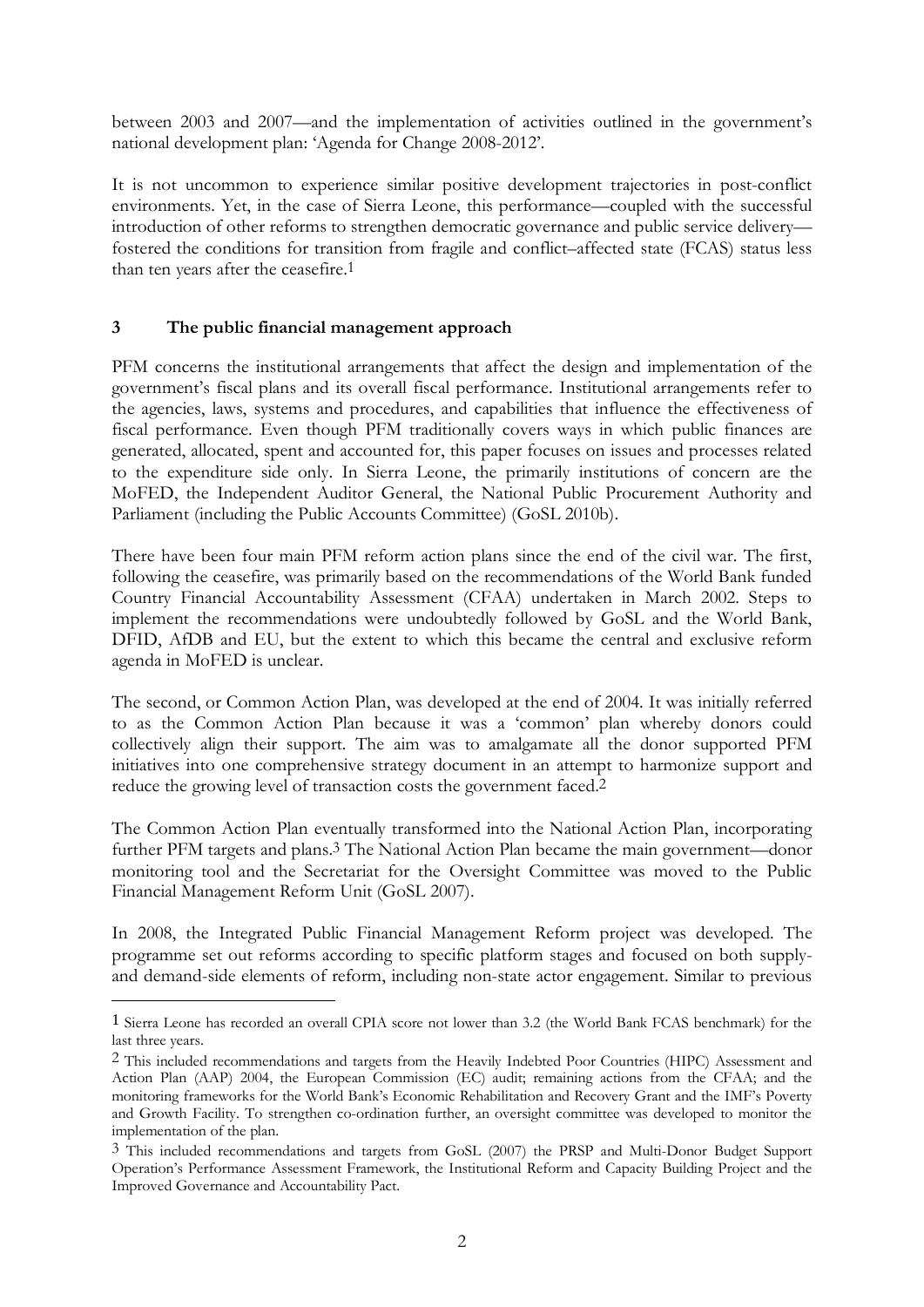plans, its design was heavily directed by PFM diagnostic instruments (GoSL 2007) and attempted to integrate recommendations from more recent relevant initiatives. The fourth PFM reform strategy has now been developed and will run from 2014 to 2017.4

Two patterns have emerged over the development of PFM reform plans in Sierra Leone. All the PFM reform plans have been heavily directed by PFM diagnostic instruments funded primarily by the international community. Initially this lead to a collection of activities which were organized with limited attention given to their proper sequencing. To address this issue there has been a clear attempt to improve the conceptual coherence of each successive reform plan, as well as its comprehensiveness, in an attempt to streamline government-donor effort and strengthen the reinforcing nature of some reforms (GoSL 2007).

#### **4 An uneven success**

Since 2002, the GoSL has made good progress in terms of improving its PFM performance and has initiated an ambitious set of reforms (Lawson 2007; GoSL 2007; World Bank 2009). But improvements have not been consistent across the budget cycle, with some areas faring better than others. A cursory presentation of reforms and progress since the ceasefire is presented below followed by a more detailed discussion of the contributing factors of performance.

#### **4.1 Legal and institutional framework**

Between 2003 and 2007, considerable attention was paid to developing the legal and regulatory framework for budgeting, accountability and procurement. A number of new acts and procedures were developed and supplemented by the establishment of several new entities some of which were tasked to co-ordinate PFM reforms (World Bank 2009). This considerable attention ensured an 'adequate and generally appropriate' regulatory framework had been developed by 2007 (Lawson 2007), which compared well with that of most developing countries (World Bank 2010).

Since then, however, contradictory conclusions have been reached on the appropriateness of this legal framework. For instance a commission appointed to review the 1991 Constitution made no recommendations for change (World Bank 2010), whereas a 2010 review of the government budgeting act and financial regulations noted that 'much still needs to be done to streamline, strengthen and harmonize the PFM legislation' (GoSL 2010c). Nevertheless, there is agreement on the disconnect between the legal framework and common practice. According to a recent public expenditure review 'perhaps the most pressing issue with regard to the legal framework is its implementation' (World Bank 2010; GoSL 2013).

#### **4.2 Planning and budgeting**

-

Introducing a policy-based, medium-term budget formulation process was an early reform priority and saw the introduction of a medium-term expenditure framework (MTEF) in 2001. Yet, despite this early and somewhat continuous attention in the post-war PFM reform effort, limited results have actually been achieved (GoSL 2007; World Bank 2010; IMF 2012a).

<sup>4</sup> The strategy aims to deal with weaknesses noted in recent diagnostic work and places a greater emphasis on revenue management, especially mining revenues, and strengthening local government public financial management (GoSL 2013).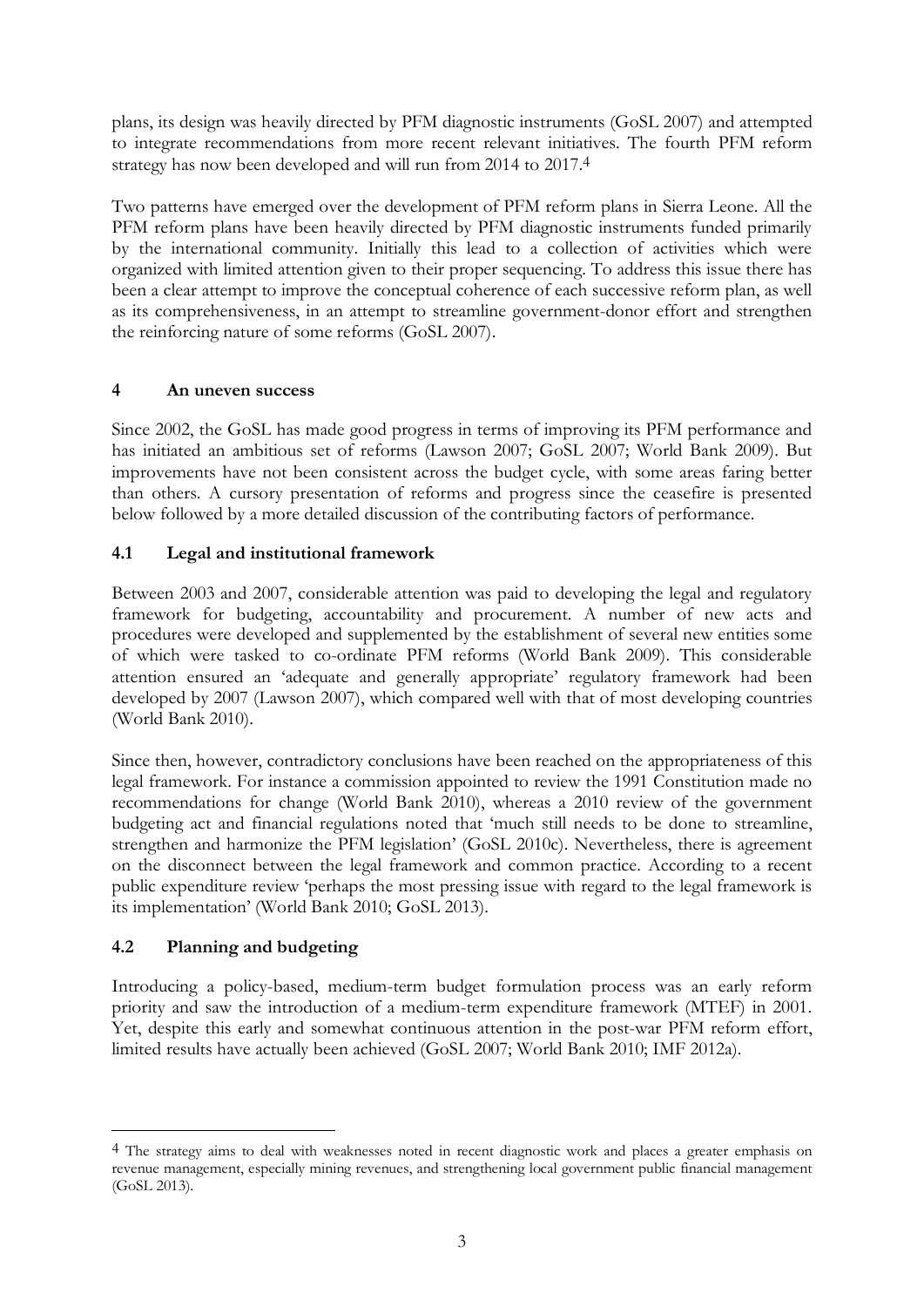A number of factors explain this poor performance: burdensome budget planning requirements; the fragmentation and separation of investment and recurrent budget planning; weak planning and costing capacity; and poor knowledge of strategic documents (such as the second PRSP). Collectively this translates into inconsistencies across budget and planning documentation, late submissions, and unreliable outer year projections which often bear little resemblance to policy plans (GoSL 2010b; Tavakoli 2012; World Bank 2010; IMF 2012b). Attempts have been made to strengthen the strategic direction of the budget process but success remains limited.

#### **4.3 Budget execution**

Relative to other dimensions of the budget cycle, budget execution functions reforms have been fairly successful and the Accountant General's Department has been instrumental in achieving these results.

During the civil war, strong expenditure control was delivered by the Accountant General's Department and achieved through a heavily centralized Financial Management and Accounting System. Since the ceasefire, the same department has spearheaded two key PFM achievements. First, the implementation of the Integrated Financial Management Information System (IFMIS), which—alongside the introduction of the first written procedures for budget execution in 2006—helped address the poor budget execution rates and budget credibility that have historically plagued Sierra Leone (GoSL 2007, 2010a). Even though the benefits of the IFMIS are yet to be maximized, it has also facilitated the second key achievement—increasing the timeliness of financial statements and bank reconciliations. Over time, the implementation of the IFMIS allowed a larger variety of data to be transferred to ministries, departments and agencies to assist them in decision-making (GoSL 2010b). There has also been a significant effort to establish credible internal audit systems in the public sector; a relatively new concept for Sierra Leone (GoSL 2010b).

#### **4.4 External audit and scrutiny**

Compared to other stages of the budget cycle, external audit and scrutiny has received proportionately less attention until more recently. This may be because these activities received relatively little coverage in early PFM assessments (e.g. the CFAA and the HIPC-AAP) which formed the basis of Sierra Leone's initial PFM reform plans. Institutional and political challenges related to fostering strengthened domestic accountability mechanisms may also have delayed their attention. As a result, this has been one of the poorest performing areas of PFM.

#### *External audit*

Weaknesses in the comprehensiveness of audits, as well as severe delays in the submission of the Auditor General's annual reports to parliament, have historically undermined the impact of the Auditor General's work (GoSL 2010b). These areas are now being addressed and the performance of the external audit function is slowly catching up with other aspects of the budget cycle.

#### *Parliamentary and civil society oversight*

Parliamentary scrutiny of budgets and external audits have improved more recently, despite poor past performance. The former continues to be undermined by short timeframes allocated to parliamentary review, bilateral discussions between the Minister of Finance and other ministers and poor credibility of the macroeconomic and fiscal framework (IMF 2012b).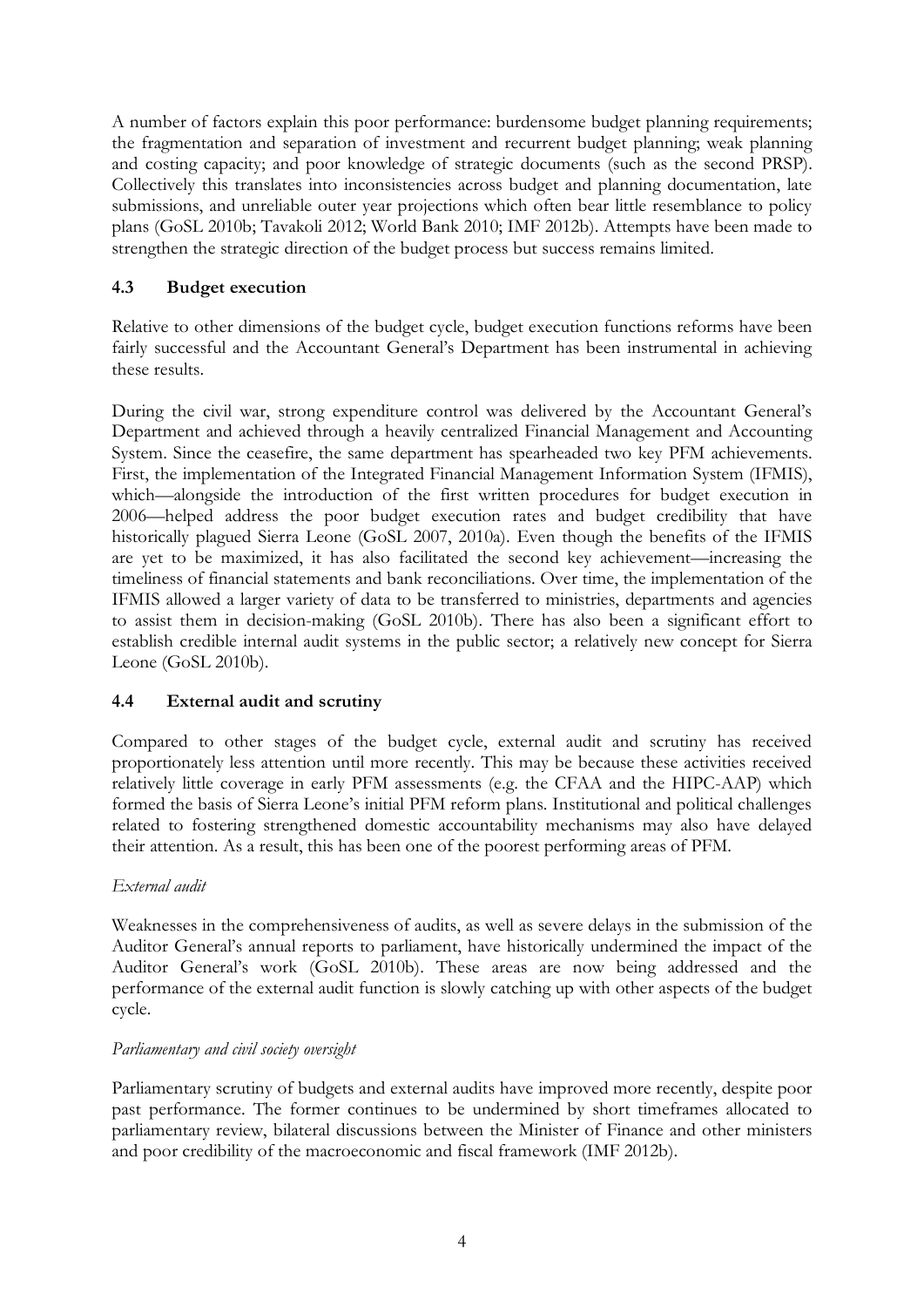Mechanisms such as manpower hearings, policy hearings and participatory budget discussions have been established to encourage greater participation in the budget formulation process. However in practice engagement appears to be limited and not particularly meaningful raising questions about its value in its current form.

### **5 Drivers of public financial management reform success**

Five main contributing factors appear to have influenced the choice and success of the reform approach pursued. Since this paper is part of a series on the role of aid in supporting change, particular attention is paid to the interaction of aid processes and other contributory factors. The findings support conventional wisdom that international assistance can positively bolster change processes when the interests of government/sector officials are aligned with those of the international development community. In Sierra Leone, the international community were able to positively catalyse political drive and capacity for reform within MoFED. Together, this contributed to considerable improvements in PFM. In addition to these factors, success can also be explained by the favourable local conditions prior to the ceasefire, as well as the timing and distribution of reforms over the time period.

## **5.1 Local context: conditions at the time of the ceasefire**

-

The first contributory factor concerns the local context at the time of ceasefire. According to the CFAA's findings the PFM system was functioning 'surprisingly well'5 at the time of the ceasefire, despite the severe depletion of human and physical capacity during the conflict; not only was there a loss of skilled personnel but the building that housed the Ministry of Finance was destroyed in 1997 (GoSL 2007).

Two factors explain this relatively strong performance and the creation of an environment conducive for future PFM reforms:

- First, during the civil war, a highly centralized management system was maintained by a few well-qualified and financed technical assistance experts who ensured strong expenditure control and adherence to the legal and regulatory framework (World Bank 2002). At the time, the Accountant General was a foreign advisor, supported by eight local contract staff members, all funded by international donors. The strong discipline in commitment control, payment and accounting was primarily due to the fact that the Financial Management and Accounting System, implemented in 1998, was designed and administrated solely by the expatriate Accountant General. Although this ensured strong expenditure control, it also created associated problems related to accountability and sustainability.
- Second, between 1996 and 2002, incremental policy initiatives, as well as the continued provision of some public services to restricted areas of the country, served to strengthen governance structures. Even though most of the GoSL's energies were focused on security, the government was able to launch a wide-ranging National Strategy for Good Governance in 1997 and to establish the Governance Reform Secretariat. This initiated

<sup>5</sup> The CFAA published less than three months after the civil war was officially declared over states that 'given the acute period of civil collapse from which the Republic of Sierra Leone only recently emerged, financial management in the country functions surprisingly well' (World Bank 2002). This was supported by a subsequent IMF assessment which suggested the conflict caused only a 'low to moderate' degree of institutional and social disruption compared to other post-conflict states (IMF 2004).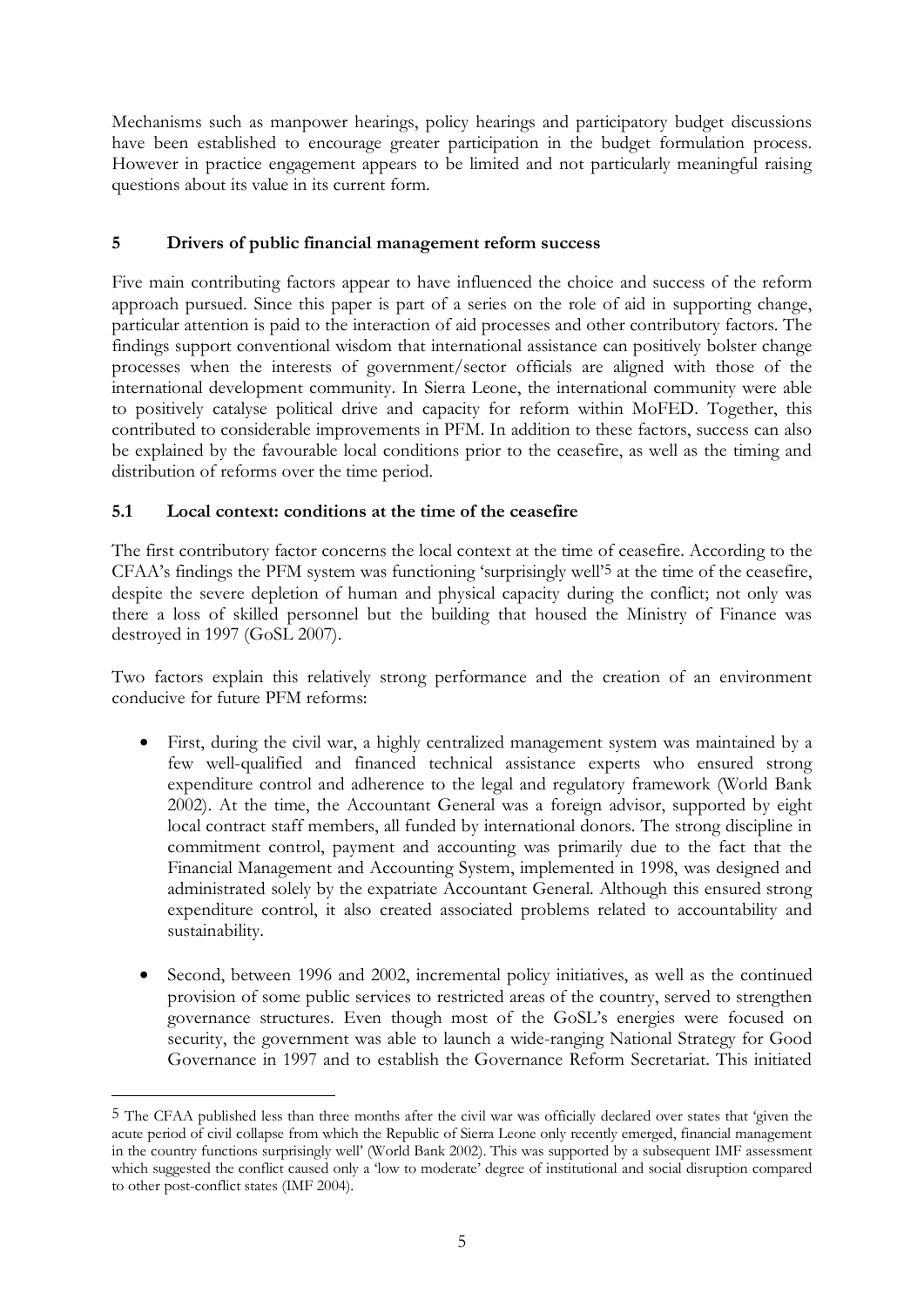work on civil service and local government reform, including laying the foundations for anti-corruption reform. In terms of PFM reform, the government started implementing the Financial Management Accounting System and a Medium Term Expenditure Framework (MTEF) towards the end of the civil war period, and established a small but influential Economic Policy and Research Unit responsible for macroeconomic management (Tavakoli 2012).

In addition there are other economic conditions that appear to affect PFM performance (De Renzio et al. 2010; Andrews 2010; IMF 2004). Research suggests that state fragility has a negative effect on performance, as does a low population size, growth rates and per capita income (De Renzio et al. 2010). In this regard Sierra Leone is somewhat of an outlier as it has made great strides in PFM performance despite reflecting many such characteristics. That said its healthy growth rates may have counterbalanced such effects (De Renzio et al. 2010; Andrews 2010).

#### **5.2 Local ownership: political appetite for public financial management and wider public sector reforms**

The second influencing factor concerns the political appetite for PFM reforms. Evidence continues to indicate that political commitment to PFM and public sector reform, as well as local ownership of the agenda, is instrumental to its success (Lawson 2012). Such support is often stronger in countries where PFM reform performance is considered to be a function of greater state-building efforts (Pretorius et al. 2008). In the case of Sierra Leone, two patterns emerge regarding the political appetite for PFM reforms. First, within MoFED, certain champions have been instrumental in spearheading reform efforts. One such champion is the current Minister of Foreign Affairs who has filled the role of both financial secretary and minister for long periods since the peace agreements. Trained as an economist, he quickly developed a strong technical understanding of the reforms. This, in conjunction with his political clout within the cabinet and his previous experience at international financial institutions, meant he was uniquely placed to successfully navigate the complex political influencing opportunities both within government and between government and donors, and to drive reforms forward (World Bank 2012).

Second, it is unclear whether this commitment to reform was matched by the political establishment beyond MoFED. On the one hand, Sierra Leone's current PRSP considers macroeconomic stability and PFM performance to be a foundation of sustained pro-poor growth. On the other hand, a World Bank political economy study suggested there was little enthusiasm for the reforms at the highest echelons of state authority. This was attributed to the fact that planned reforms focused on building institutions and processes that limited the patrimonial discretion of state authorities (World Bank 2008). According to the report, reforms were instead pushed through because of the GoSL's dependence on financial and technical support from the international donors, which meant the latter dominated policy options, programmes and activities.

It is similarly difficult to decipher the real nature of support for wider public sector reforms in Sierra Leone. For public sector reform activities there has been a similar divergence between public policy pronouncements for reform (tied with significant increases in funding) and the achievement of improved public sector performance. For example, in the early stages of his tenure, President Kabbah's government prioritized civil service reform alongside fighting corruption, and it formed a key part of the 1999 Governance Reform Secretariat. Kabbah spoke of a 'lean, efficient and effective, performance-orientated civil service' (Thomson 2007) and pumped significant resources into public administration. By the time he left office in 2007, general public services received 32 per cent (the largest proportion) of total recurrent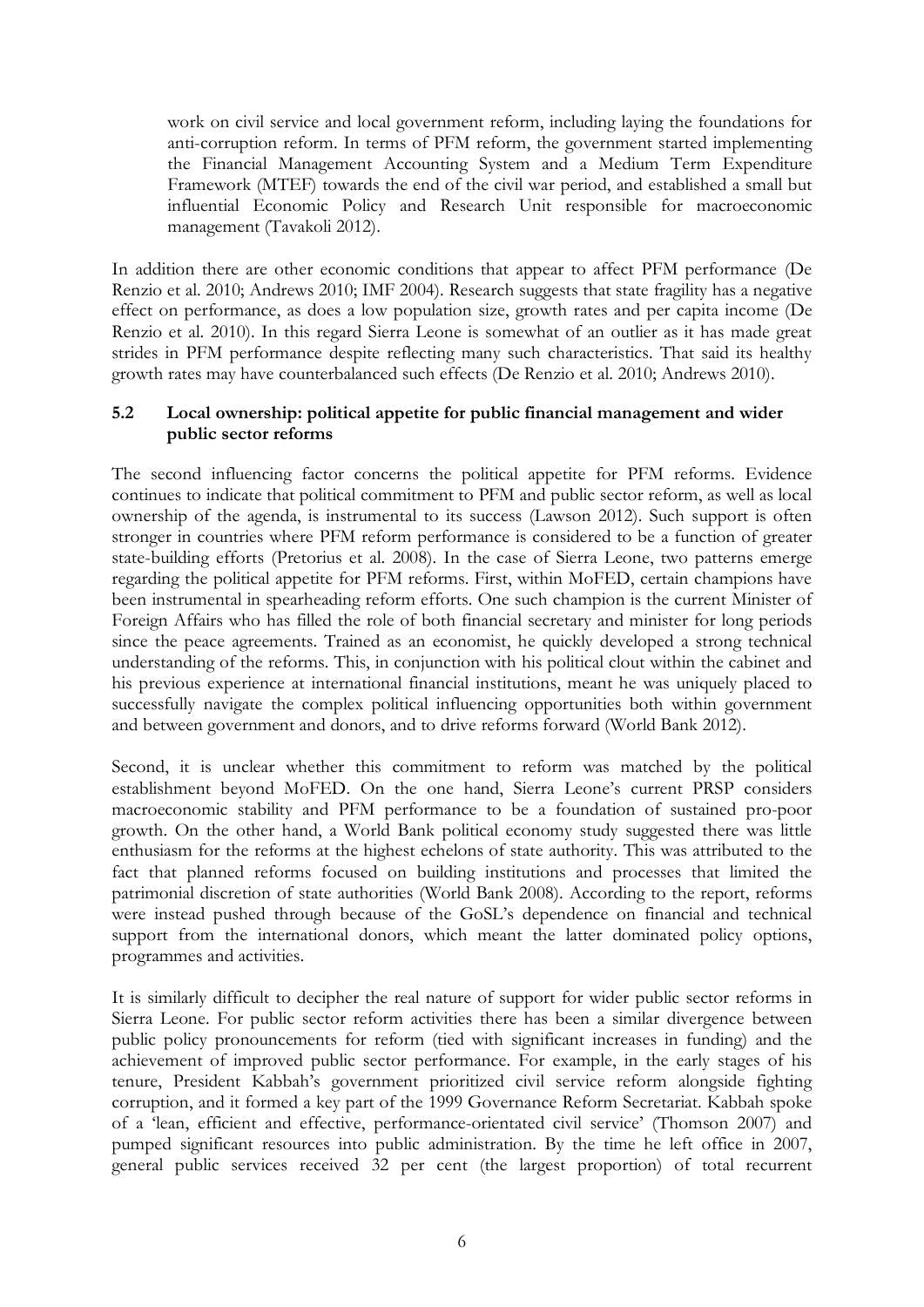expenditure. Yet, over his tenure, inadequate improvements in civil service salaries, insufficient tightening of local patronage practices within the civil service, and limited reduction of corruption, meant the Kabbah government made little progress towards implementing his vision.

Since then, public sector reform efforts have continued to be 'sluggish' (GoSL 2010a). Even though a reasonable expectation of reform results must be acknowledged (Morgan 2009), the evidence of the impact of the substantial growth in spending is mixed and does not seem to have been very effective. Much like his predecessor, President Koroma has made strong political pronouncements regarding his commitment to public sector reform. At the launch of the GoSL's second PRSP in 2009, he noted: 'It is our conviction that no economic transformation is possible without a transparent, accountable and effective public sector dedicated to providing supportive policies and actions' (World Bank 2010). To deliver this mission, he set up a donorsupported Strategy and Policy Unit in the Office of the President tasked with overseeing the intended transformation and supporting the delivery of key reforms.

#### **5.3 Capability of the government of Sierra Leone to deliver on the reform agenda**

The third factor concerns MoFED's capability to deliver on the reform agenda. It is relevant to both discussions of local context as well as local ownership. In fragile states, reform aspirations and the activities accepted by decision makers are often not in line with the capacity endowment to deliver on such reforms (Collier 2007). This sentiment is aligned with findings from the recent PFM evaluation which suggests a necessary condition for reform success is the tailoring of reform designs and implementation models to the institutional and capacity context (Lawson 2012).

In Sierra Leone, in the context of weak civil service capacity and ambitious development agendas, the GoSL and donors hired several categories of personnel to operate alongside the civil service. These highly-skilled personnel formed what became known as the 'parallel public service'. They were responsible for performing the highest level of policy development, planning and policy implementation functions, while routine administration procedures were left to the mainstream civil service (Ingram 2010; World Bank 2010). In an attempt to retain these highly qualified and motivated staff, they received salaries above the civil service pay scale and were almost exclusively paid by donors.

One type of such personnel, are Local Technical Advisors (LTAs), who became instrumental in PFM reform efforts in Sierra Leone. Their role and influence was first established during the conflict, when a small group of LTAs alongside international consultants maintained key PFM functions in the Accountant General's Department. Following the ceasefire, many more LTAs were hired and by 2008 they significantly outnumbered regular civil servants at professional grades (GoSL 2010a). Furthermore, all the government entities established to support the coordination of PFM reform agendas were all staffed with LTAs. A common theme in interviews with government officials and donors in Sierra Leone was that this cadre of motivated, highly experienced and well-remunerated staff (both technocratic and ministerial) was crucial to the implementation of certain reforms (Tavakoli 2012). They not only helped drive the implementation of reforms, but also further strengthened capacity in MoFED by incentivizing others to pursue further education and training.

The existence and performance of LTAs and other off-civil service officials are intertwined with the two other main drivers of reforms in Sierra Leone: the incentives created by the multi-donor budget support donors and the governance and leadership of MoFED. LTAs and other off-civil service officials had prominent positions in MoFED. In fact, the vast majority of senior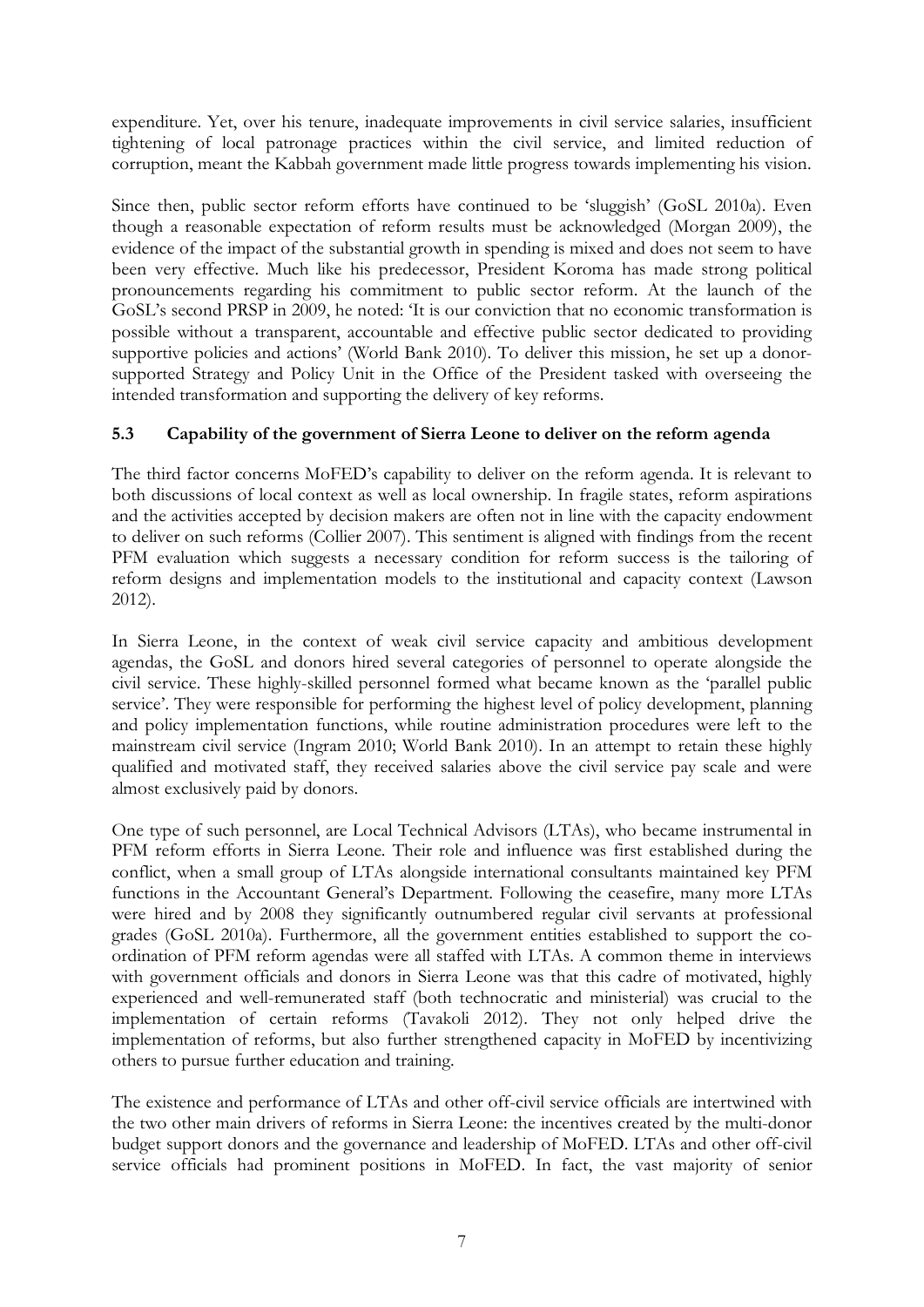managers in the ministry were classed as such staff. This meant they played a significant role in the design and implementation of reforms. Furthermore, such officials often were reliant on donors for their existence. Until recently, the vast majority if not all of such officials have been paid directly (or fungibly) from donor resources. As a result, the LTAs' professional interest in maintaining donor relations has, in part, secured the donors' influence (World Bank 2008).

A number of concerns have been raised about the extensive use of LTAs. Not only are there questions about the sustainability of reform efforts spearheaded by parallel structures, but evidence also points to the corrosive impact sharp salary disparities between civil servants and off-civil service line position officials/advisors has on morale, and the feeling that such arrangements have siphoned critical skills out of government (Ingram 2010; Morgan 2009). Between 2011 and 2012, many of the LTAs were brought onto the civil service, but their salaries have largely remained multiples higher than other civil service grades.

#### **5.4 International co-operation and aid modalities**

-

The fourth contributory factor is the international communities' involvement. External actors have been heavily engaged in Sierra Leone, both during and since the end of the conflict. During the civil war, multilateral and bilateral assistance provided financial and technical assistance to maintain some state functions, stabilize the security situation and eventually help secure the peace process. Sierra Leone has since been 'viewed as a success story of international intervention to put an end to a brutal civil war' (Thomson 2007).

At the turn of the century, UN, IMF, World Bank, DFID and EU aid programmes were the cornerstone of the government's budget and essential to maintaining a functioning government at a time when other sources of revenue were very scarce. Beyond providing financial support, these donors provided support to the development of government strategy and policy. For instance, following the forced exile of the Sierra Leone People's Party government in 1997, cabinet advisors took part in a DFID-funded conference in the UK, which led to the production of a '90 day programme' outlining a development reform project for the restoration of the government (Thomson 2007).

Since the end of the war, the international community have played a prominent role in supporting the public sector, including PFM performance. This role was primarily assured by the substantial budget support programme, which equated to a quarter of all discretionary spending between 2001 and 2006 (GoSL 2007); surpassed only by the most 'mature' budget support countries (Lawson 2007). The programme became a key focal point for policy dialogue between the GoSL and budget support donors (AfDB, DFID, the EU and the World Bank). Its importance and leverage was driven by two reinforcing factors:

- First, it has continued to be a significant source of revenue for the government: between 2008 and 2012 it remained between 20 to 30 per cent of total recurrent expenditure. This high degree of aid-dependency shored up the importance of the budget support donors' voice at the policy table.
- Second, the withholding of budget support funds in 20076 not only had a considerable effect on fiscal management but was also considered by some to be a contributory factor to the election of a new government in 2007 (Tavakoli 2012).

<sup>6</sup> An exceptional volatility of disbursements against original forecasts occurred between 2007 and 2009: 0 per cent in 2007, 65.6 per cent in 2008 and 139 per cent in 2009.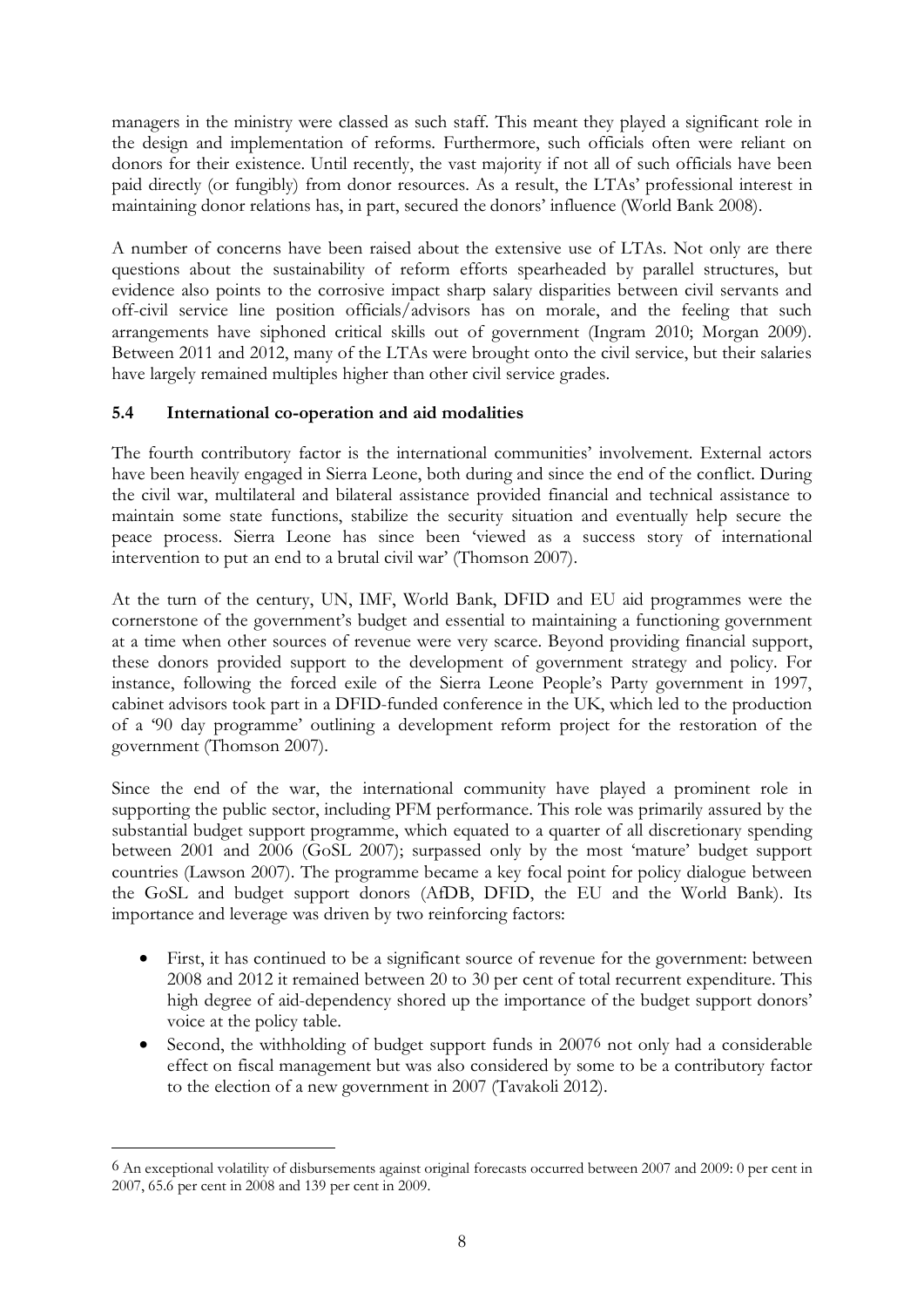The budget support donors were inevitably interested in supporting the PFM systems used to spend government revenue, including budget support finances. During 2005 and 2006, reacting to the renewed expression of the principles of aid effectiveness in the Paris Declaration, the budget support donors joined together to form the multi donor budget support group. A joint Performance Assessment Framework was developed to harmonize donor monitoring procedures for the budget support operations. The proposed actions and indicators related to PFM made up the largest theme among all proposed actions in the Performance Assessment Framework between 2007 and 2013.

The multi donor budget support donors' interest in strengthening PFM, alongside the sustained dependency of the GoSL on budget support and the real risk of donors withholding funds, meant that the GoSL faced strong incentives to push forward and implement PFM reforms tied to the budget support operations. Numerous budget support evaluations and related evidence on the role of budget support on PFM performance supports this conclusion (IDD and Associates 2006; Lawson 2012; De Renzio et al. 2010).

Four clear examples of the influence of the multi donor budget support donors on the PFM reform agenda and PFM performance stand out:

- First, donors have heavily fed into the design and development of the PFM reform plans. For example, the primary motivation for the Common Action Plan—the second GoSL PFM reform plan post-2002―was to consolidate the numerous donor PFM reform plans and initiatives that existed at the time. Following this attempt—which was considered to produce a plan too unmanageable to implement—the Integrated Public Financial Management Reform Project (funded by the budget support donors) was developed to further harmonize and align donor efforts with government priorities.
- Second, there have been improvements in PFM performance across the budget cycle, yet it is perhaps unsurprising that performance in areas included in the budget support Performance Assessment Framework appear to have been prioritized, because good performance is often a requirement for the continuation of donor support. For example, the variance in expenditure composition is better for sectors included in the budget support Performance Assessment Framework, suggesting their performance was prioritized vis-à-vis other budget heads. There have been similar improvements in the predictability of funds to local councils, which improved soon after it became a Performance Assessment Framework indicator (Tavakoli 2012; GoSL 2010a).
- Third, the budget support donors have been the predominant providers of significant project and technical advisory assistance to targeted areas of PFM (such as support to the ASSL) and have funded the establishment of key PFM units in MoFED e.g. the Public Financial Management Reform Unit and the Local Government Finance Department (Tavakoli 2012).
- Finally, the budget support donors paid the salaries of the majority LTAs in MoFED. So there was a strong incentive to preserve donor involvement and financial support.

Table 1 presents the main PFM programmes funded by donors in Sierra Leone between 2002 and 2013.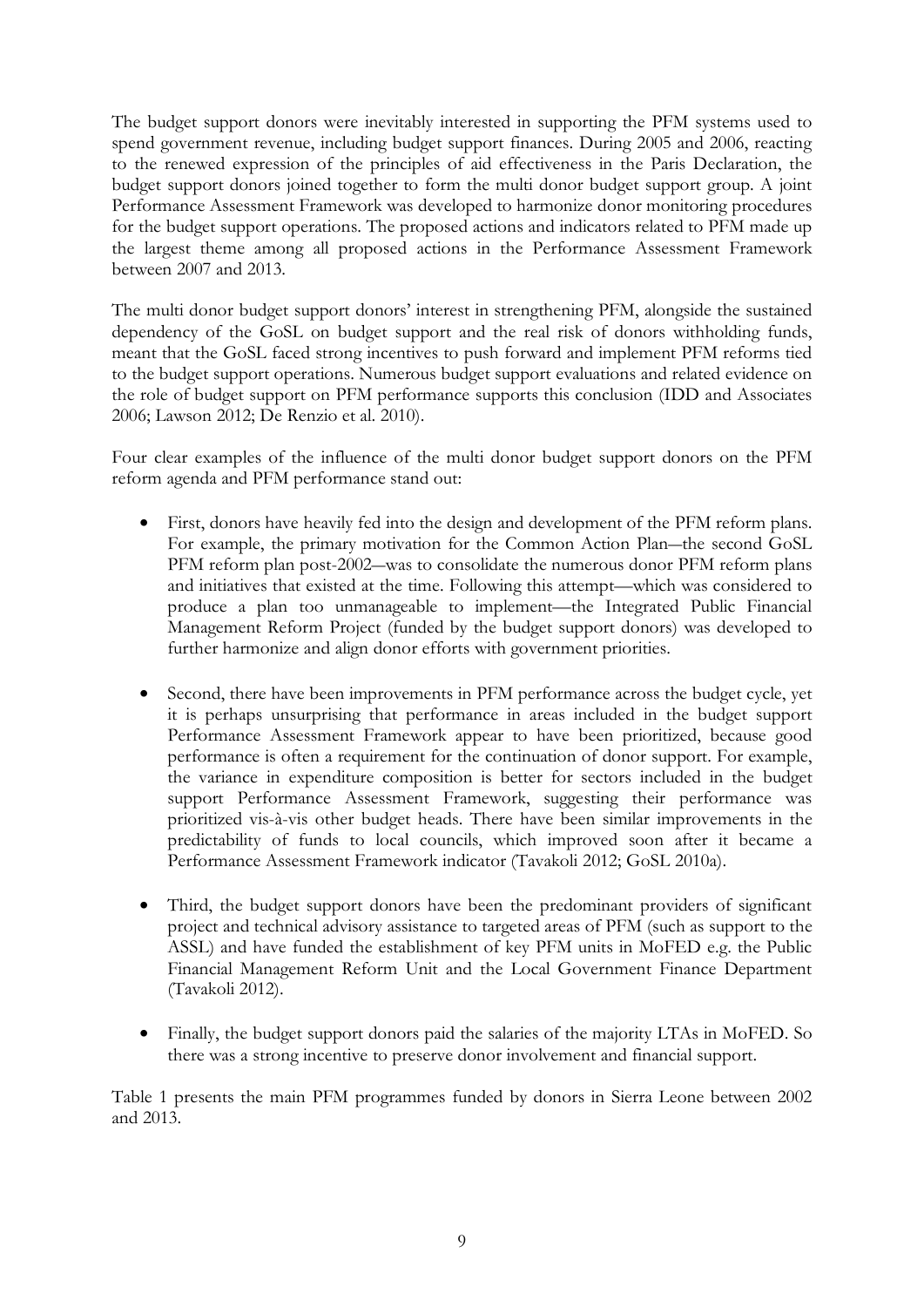| Donor       | Type of support to PFM (primary projects)                                                                                                                                                                                                                                                                   |
|-------------|-------------------------------------------------------------------------------------------------------------------------------------------------------------------------------------------------------------------------------------------------------------------------------------------------------------|
| AfDB        | 1. Integrated Public Financial Management Reform Project (IPFMRP) (2009-13)                                                                                                                                                                                                                                 |
|             | 2. Support to the AGD, ASSL and the Public Debt Management Unit                                                                                                                                                                                                                                             |
| <b>DFID</b> | 1. Institutional Reform and Capacity Building Project (IRCBP) (2004-11) focused on<br>decentralized PFM                                                                                                                                                                                                     |
|             | 2. IPFMRP (2009-13)                                                                                                                                                                                                                                                                                         |
|             | 3. Support to the Auditor General's Office                                                                                                                                                                                                                                                                  |
|             | 4. Support to the ASSL                                                                                                                                                                                                                                                                                      |
|             | 5. Assistance to the National Commission for Privatization                                                                                                                                                                                                                                                  |
|             | 6. Assistance on records management                                                                                                                                                                                                                                                                         |
|             | 7. Extensive support to the ACC via technical assistance and operational costs                                                                                                                                                                                                                              |
|             | 8. Support to the National Democratic Institute to improve the operational and reporting<br>capacities of parliamentary committees (no longer operational)                                                                                                                                                  |
|             | In addition, through the provision of consultancy, DFID supports the implementation of the<br>National Action Plan (NAP) and PFM aspects of budget support; the Government/Donor<br>PFM Oversight Committee; and the National Revenue Authority.                                                            |
| World       | 1. IRCBP (2004-11)                                                                                                                                                                                                                                                                                          |
| Bank        | 2. IPFMRP (2009-13), including the Public Financial Management Reform Unit<br>(PFMRU)                                                                                                                                                                                                                       |
|             | 3. The Decentralized Service Delivery Programme, approved in 2009, which will provide<br>grants to local councils and technical assistance to support decentralized service<br>delivery                                                                                                                     |
|             | In addition, the World Bank has provided support in this area through a series of<br>economic reconstruction and recovery credits, governance reform and growth<br>programmes and public sector management support programmes.                                                                              |
| EU          | 1. IRCBP (2004-11)                                                                                                                                                                                                                                                                                          |
|             | 2. IPFMRP (2009-13)                                                                                                                                                                                                                                                                                         |
|             | Institutional capacity building of the finance ministry—which is a wide support<br>3.<br>package to the key MoFED departments, including the AGD, the Budget Bureau, the<br>Accountant General's Department, the Economic Policy and Research Unit, the Tax<br>Policy Division and the Internal Audit Unit. |
| GIZ         | 1. Support to non-tax revenue in the extractive industry                                                                                                                                                                                                                                                    |
|             |                                                                                                                                                                                                                                                                                                             |

Table 1: Donor support to public financial management in Sierra Leone

Sources: Edited from Tavakoli (2012), based on various sources, including the PEFA 2010. For further details, see GoSL (2010b).

#### **5.5 Timing and concentration of reform effort**

The final contributory factor relates to the timing of PFM reforms and the distribution of the reform effort. Intuitively, one would expect that PFM performance should be partly determined by the longevity of the reform effort—intuition that is supported by evidence (De Renzio et al. 2010). So one would expect, activities and functions receiving greatest attention over time should show greater levels of progress. This is partly true in Sierra Leone. Budget execution functions of the Accountant General's Department which have been heavily supported since the ceasefire have shown fairly consistent improvement. In contrast, however, other functions that received similar levels of attention over the last 15 years continue to deliver relatively poor results, such as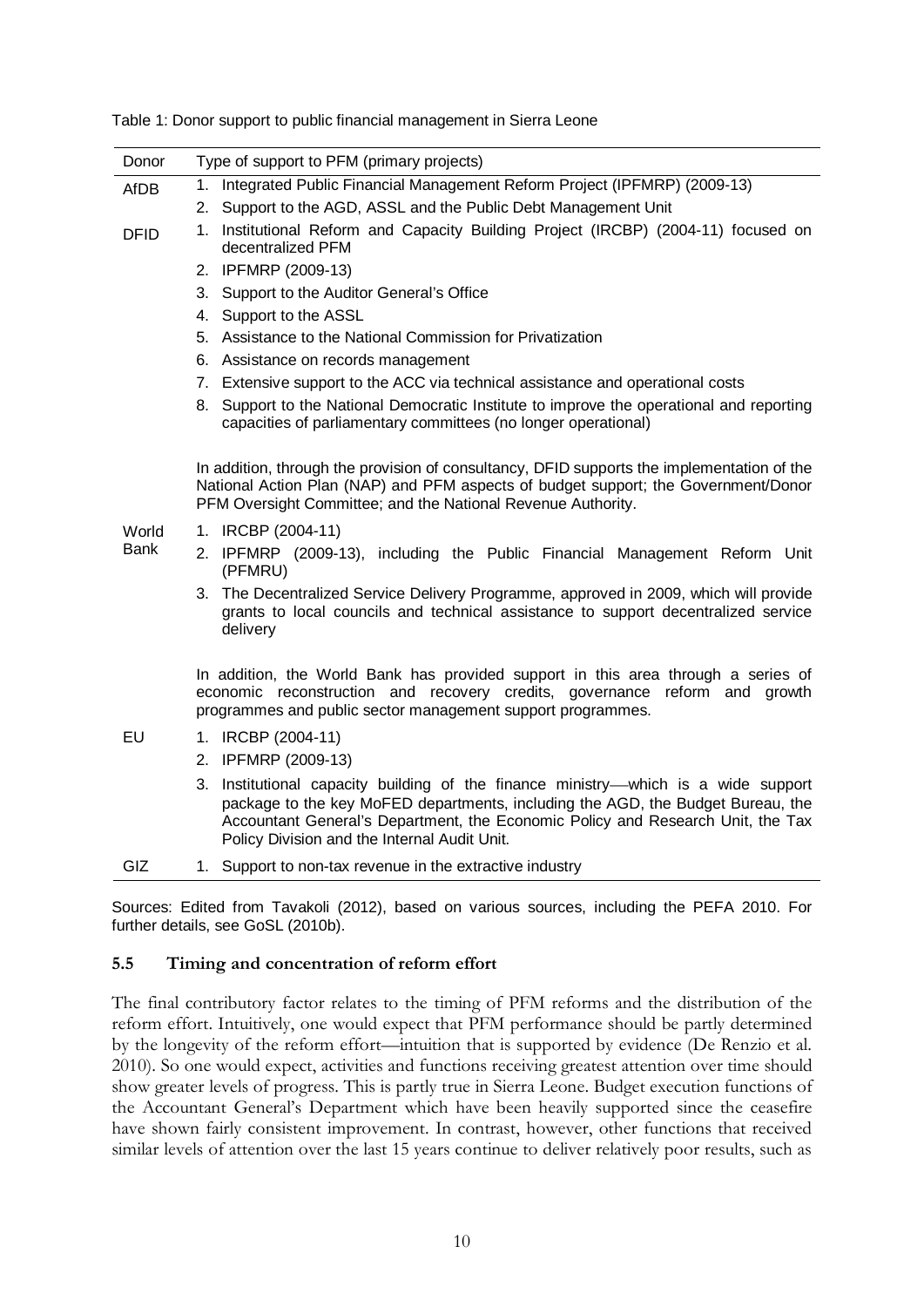the MTEF. Yet such result is not surprising, given the problems associated with implementing MTEFs in fragile states (Pretorius and Pretorius 2008; World Bank 2012).

The sequencing and timing of specific reforms were, until recently, largely driven by the results of diagnostic assessments. These assessments would throw light onto poor performing areas, while the associated set of remedial activities would form the basis of the subsequent PFM reform plans. Only with the recent introduction of the platform approach, have there been efforts to introduce a conceptual logic to reform sequencing. In practice, the distribution of reform effort has, until recently, mirrored the focus of diagnostic assessments. This has meant that sections of the budget cycle, such as external audit and oversight, have for the most part received reform attention later in the process because some diagnostic instruments (such as the Country Financial Accountability Assessment and, to a lesser extent, the HIPC-AAP) primarily focused on legal, budget formulation and execution functions.

#### **6 Conclusions**

Having emerged from decades of conflict and civil war at the turn of the century, Sierra Leone has made good progress in PFM. It has performed particularly well against certain budget execution functions, strengthened the PFM legal framework and budget planning, and overseen more recent improvements in audit and oversight.

What does this mean for other post-conflict countries embarking on similar reform trajectories? Evidence from PFM reforms in fragile states suggests that significant progress can be achieved despite challenging environments and that performance across the budget cycle is fairly similar to that experienced in Sierra Leone (World Bank 2012).

Furthermore, the conditions necessary for successful PFM (laid out in a recent cross-country PFM evaluation) appear to be consistent across fragile and non-fragile contexts. According to the evaluation, PFM reforms deliver results when three conditions coincide:

- strong political commitment to the implementation of reforms;
- reform designs and implementation models tailored to the institutional and capacity context; and
- effective government-led co-ordination arrangements to monitor and guide reforms (Lawson 2012).

These three conditions were clearly in place in Sierra Leone. Strong political commitment to the PFM reform agenda within MoFED was supported by wider political appetite for public sector development. Ambitious reforms were implemented by highly qualified, motivated and experienced LTAs and the GoSL undertook various initiatives to co-ordinate and harmonize PFM reforms in the post-conflict period. All this, coupled with financial support and incentives provided by the international community, created the necessary conditions for success in Sierra Leone.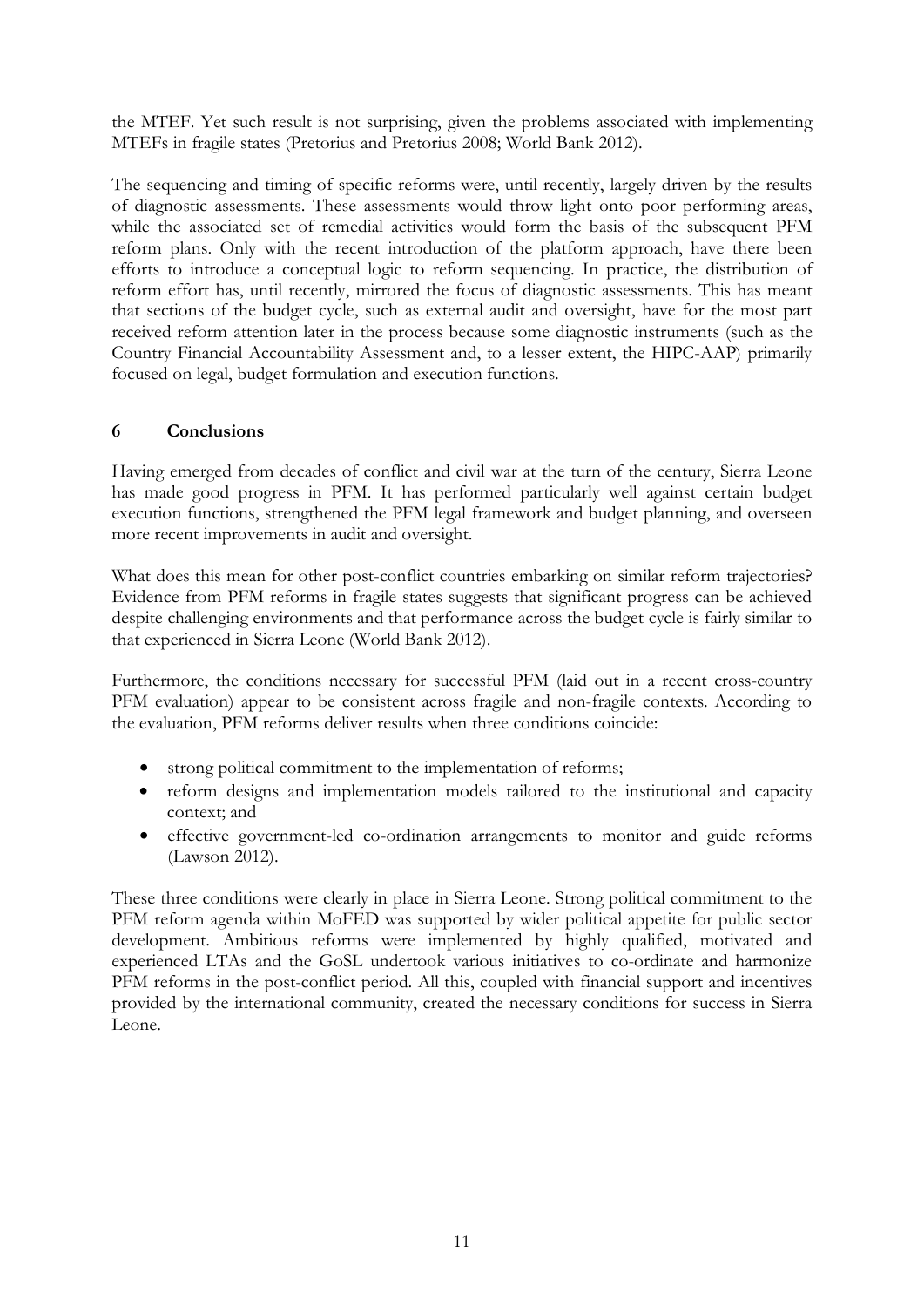#### **References**

- Andrews, M. (2010). 'How Far Have Public Financial Management Reforms Come in Africa?'. Faculty Research Working Paper Series, FRW 10-018. Cambridge, MA: Harvard University.
- Collier, P. (2007). 'Accountability in the Provision of Social Services: A Framework for African Research'. Oxford: CSAE.
- De Renzio, P., M. Andrews, and Z. Mills (2010). 'Evaluation of Donor Support to Public Financial Management in Developing Countries, Analytical Study of Quantitative Cross-County Evidence'. London: Overseas Development Institute.
- GoSL (Government of Sierra Leone) (2007). 'Republic of Sierra Leone: Public Financial Management Performance Assessment Report'. Final Draft. Freetown: GoSL.
- GoSL (Government of Sierra Leone) (2010a). '2010 Review of the Progress Assessment Framework: Multi-donor Budget Support'. Joint Aide-Memoire. Freetown: GoSL, AfDB, DFID, EU and World Bank.
- GoSL (Government of Sierra Leone) (2010b). 'Republic of Sierra Leone: Public Financial Management Performance Assessment Report'. Draft. Freetown: GoSL.
- GoSL (Government of Sierra Leone) (2010c). 'Review of the Government Budgeting and Accountability Act and the Financial Management Regulations, Issues and Options, Executive Summary'. Draft. Freetown: GoSL.
- GoSL (Government of Sierra Leone) (2013). 'Sierra Leone Public Financial Management Reform Strategy 2014-2017: Revised Draft'. Ministry of Finance and Economic Development, Government of Sierra Leone, Freetown: GoSL.
- IDD and Associates or OECD (2006). 'Joint Evaluation of General Budget Support Synthesis Report'. International Development Department.
- Ingram, S. (2010). 'State-building Key Concepts and Operational Implications in Two Fragile States'. Joint Initiative by the World Bank's OPCFC and UNDP's BCPR.
- IMF (2004). *Rebuilding Fiscal Institutions in Post-conflict Countries.* Washington, DC: IMF.
- IMF (2012a). 'Sierra Leone: Determination and Implementation of a Fiscal Rule'. Washington, DC: IMF.
- IMF (2012b). 'Sierra Leone: Public Financial Management: Reform Priorities in the New Fiscal Environment'. Washington, DC: IMF.
- Lawson, A. (2007). 'DFID Multi-donor Budget Support to Sierra Leone 2004-2007. DFID Budget Support to Sierra Leone, 2004-2007: Achievements & Lessons for the Future'. London: ODI.
- Lawson, A. (2012). 'Evaluation of Public Financial Management Reform, Burkina Faso, Ghana, Malawi 2001-2010, Final Synthesis Report'. Sida, Danida and AfDB.
- Morgan, P. (2009). Draft Parallel Implementation Systems, Capacity and Performance in Sierra Leone. Washington: World Bank Institute and New York: UNDP, BCPR.
- Pretorius, C. and N. Pretorius (2008). 'A Review of Public Financial Management Reform Literature'. London: DFID.
- Tavakoli, H. (2012). 'Public Financial Management Reforms in Fragile States: The Case of Sierra Leone'. London: Overseas Development Institute.